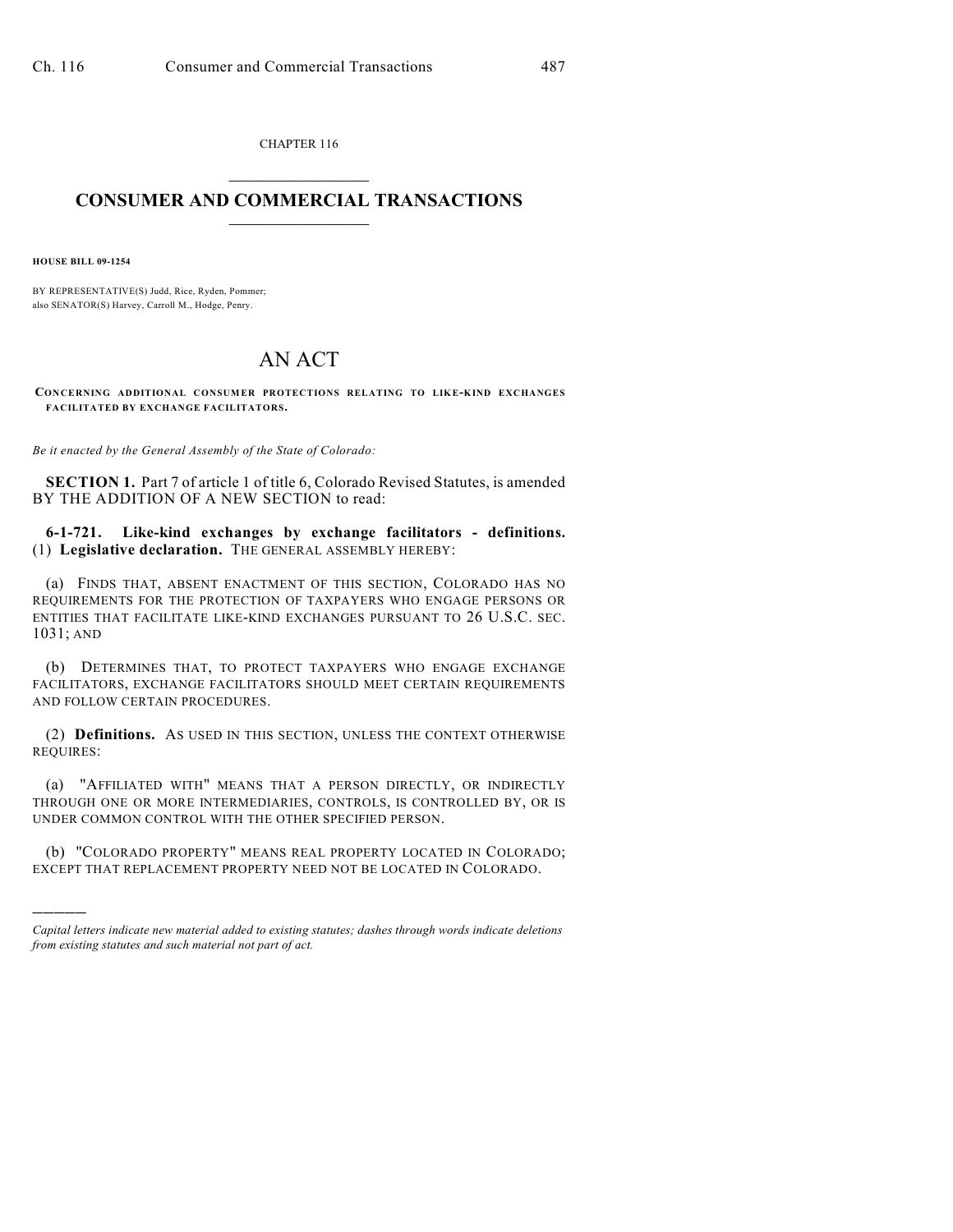(c) (I) "EXCHANGE FACILITATOR" MEANS A PERSON THAT HOLDS A TAXPAYER'S EXCHANGE FUNDS AND THAT:

(A) FOR A FEE, FACILITATES AN EXCHANGE OF LIKE-KIND COLORADO PROPERTY BY ENTERING INTO AN AGREEMENT WITH A TAXPAYER BY WHICH THE EXCHANGE FACILITATOR ACQUIRES FROM THE TAXPAYER THE CONTRACTUAL RIGHTS TO SELL THE TAXPAYER'S RELINQUISHED COLORADO PROPERTY AND TRANSFER A REPLACEMENT PROPERTY TO THE TAXPAYER AS AN EXCHANGE FACILITATOR, AS IS DEFINED IN 26 CFR 1.1031 (k)-1 (g) (4), OR ENTERS INTO AN AGREEMENT WITH A TAXPAYER TO TAKE TITLE TO COLORADO PROPERTY AS AN EXCHANGE ACCOMMODATION TITLEHOLDER, AS THAT TERM IS DEFINED IN FEDERAL INTERNAL REVENUE SERVICE REVENUE PROCEDURE 2000-37, OR ENTERS INTO AN AGREEMENT WITH A TAXPAYER TO ACT AS A QUALIFIED TRUSTEE OR QUALIFIED ESCROW HOLDER, AS THOSE TERMS ARE DEFINED IN 26 CFR 1.1031  $(k)-1$  (g) (3), EXCEPT AS OTHERWISE PROVIDED IN SUBPARAGRAPH (II) OF THIS PARAGRAPH (c); OR

(B) MAINTAINS AN OFFICE IN THIS STATE FOR THE PURPOSE OF SOLICITING BUSINESS AS AN EXCHANGE FACILITATOR REGARDING COLORADO PROPERTY.

(II) "EXCHANGE FACILITATOR" DOES NOT INCLUDE:

(A) THE TAXPAYER OR DISQUALIFIED PERSON, AS DEFINED UNDER 26CFR 1.1031 (k)-1 (k), SEEKING TO QUALIFY FOR THE NONRECOGNITION PROVISIONS OF 26 U.S.C. SEC. 1031;

(B) A BANK, SAVINGS BANK, SAVINGS AND LOAN ASSOCIATION, BUILDING AND LOAN ASSOCIATION, OR CREDIT UNION; A BANK OR SAVINGS ASSOCIATION HOLDING COMPANY ORGANIZED UNDER THE LAWS OF ANY STATE, THE DISTRICT OF COLUMBIA, A TERRITORY OR PROTECTORATE OF THE UNITED STATES, OR THE UNITED STATES, SUBJECT TO REGULATION AND SUPERVISION BY A FEDERAL BANKING AGENCY; AN OPERATING SUBSIDIARY OF SUCH ENTITIES; OR AN EMPLOYEE OR EXCLUSIVE AGENT OF ANY OF SUCH ENTITIES, INCLUDING, WITHOUT LIMITATION, A SUBSIDIARY THAT IS OWNED OR CONTROLLED BY SUCH ENTITIES;

(C) A PERSON WHO ADVERTISES FOR AND TEACHES SEMINARS OR CLASSES FOR, OR GIVES PRESENTATIONS TO, ATTORNEYS, ACCOUNTANTS, REAL ESTATE PROFESSIONALS, TAX PROFESSIONALS, OR OTHER PROFESSIONALS, WHERE THE PRIMARY PURPOSE IS TO TEACH THE PROFESSIONALS ABOUT TAX-DEFERRED EXCHANGES OR TRAIN THEM TO ACT AS EXCHANGE FACILITATORS;

(D) AN EXCHANGE FACILITATOR, AS DEFINED IN 26 CFR 1.1031 (k)-1 (g) (4), WHOSE SOLE BUSINESS IN THIS STATE AS AN EXCHANGE FACILITATOR CONSISTS OF HOLDING EXCHANGE FUNDS FROM THE DISPOSITION OF RELINQUISHED PROPERTY LOCATED OUTSIDE THIS STATE; OR

(E) AN ENTITY THAT IS WHOLLY OWNED BY AN EXCHANGE FACILITATOR OR IS WHOLLY OWNED BY THE OWNER OF AN EXCHANGE FACILITATOR AND IS USED BY THAT EXCHANGE FACILITATOR TO FACILITATE EXCHANGES OR TO TAKE TITLE TO COLORADO PROPERTY AS AN EXCHANGE ACCOMMODATION TITLEHOLDER, AS DEFINED IN FEDERAL INTERNAL REVENUE SERVICE REVENUE PROCEDURE 2000-37.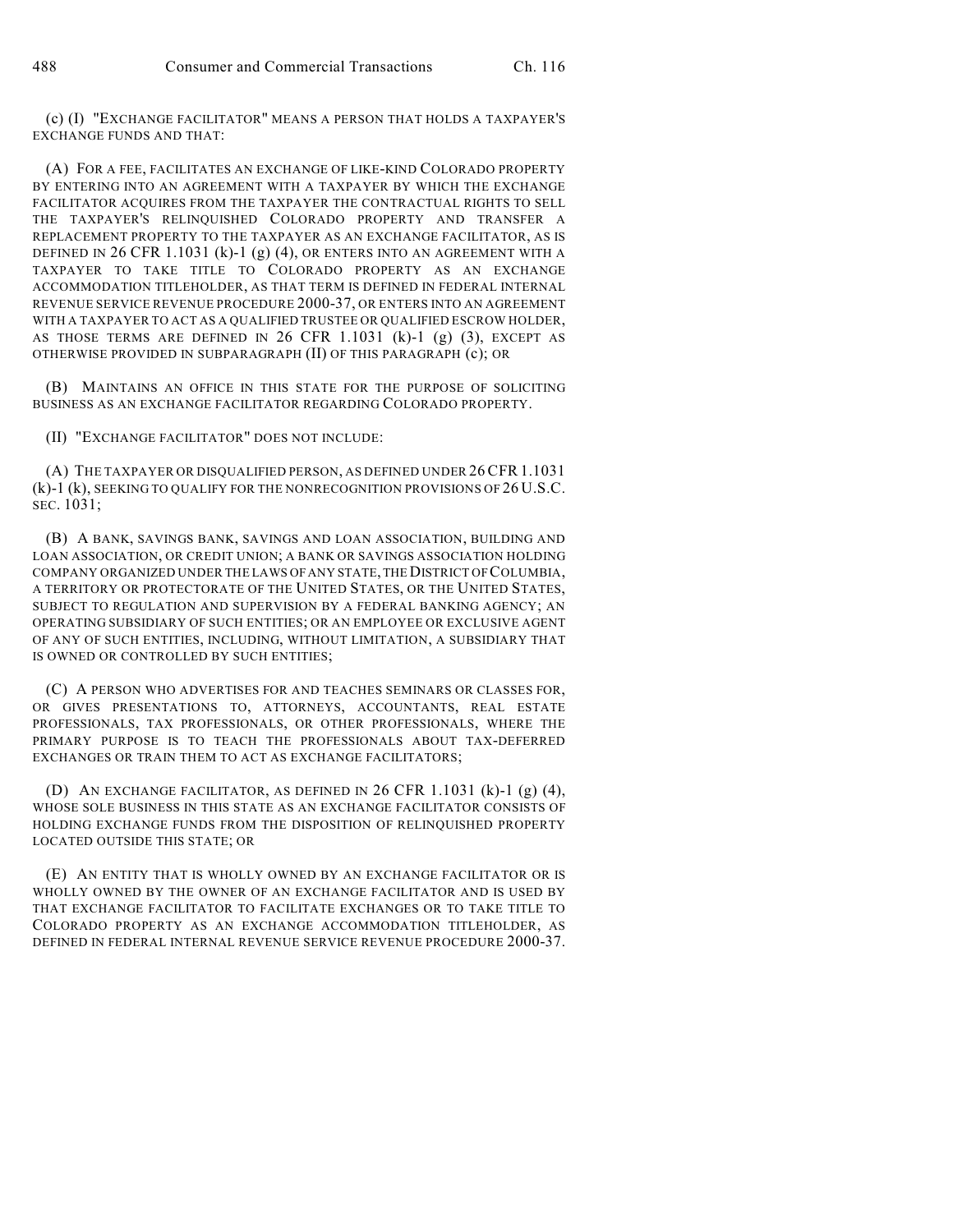Ch. 116 Consumer and Commercial Transactions 489

(III) FOR PURPOSES OF THIS PARAGRAPH (c), "FEE" MEANS COMPENSATION OF ANY NATURE, DIRECT OR INDIRECT, MONETARY OR IN-KIND, THAT IS RECEIVED BY A PERSON OR A RELATED PERSON AS DEFINED IN 26 U.S.C. SEC. 1031 (f) (3) FOR ANY SERVICES RELATING TO OR INCIDENTAL TO THE EXCHANGE OF LIKE-KIND PROPERTY UNDER 26 U.S.C. SEC. 1031.

(d) "LIKE-KIND EXCHANGE" MEANS A SECTION 1031 EXCHANGE THAT IS SUBJECT TO 26 U.S.C. SEC. 1031.

(e) "PUBLICLY TRADED COMPANY" MEANS A CORPORATION WHOSE SECURITIES ARE PUBLICLY TRADED ON A STOCK EXCHANGE THAT IS REGULATED BY THE UNITED STATES SECURITIES AND EXCHANGE COMMISSION. THE TERM "PUBLICLY TRADED COMPANY" ALSO INCLUDES ALL SUBSIDIARIES OF SUCH PUBLICLY TRADED COMPANY.

(f) "SECTION 1031 EXCHANGE" MEANS AN EXCHANGE CONDUCTED PURSUANT TO 26 U.S.C. SEC. 1031 THAT ALLOWS INVESTORS TO DEFER THE TAX ON CAPITAL GAINS.

(g) "TAXPAYER EXCHANGE FUNDS" OR "EXCHANGE FUNDS" MEANS MONEY A TAXPAYER ENTRUSTS TO AN EXCHANGE FACILITATOR.

(3) **Deceptive trade practices.** A PERSON ENGAGES IN A DECEPTIVE TRADE PRACTICE WHEN A PERSON ACTS AS AN EXCHANGE FACILITATOR AND:

(a) (I) EXCEPT AS SPECIFIED IN SUBPARAGRAPH (III) OF THIS PARAGRAPH (a), FAILS TO NOTIFY ALL CURRENT CLIENTS OF ANY CHANGE IN CONTROL OF THE EXCHANGE FACILITATOR WITHIN TWO BUSINESS DAYS AFTER THE EFFECTIVE DATE OF THE CHANGE BY:

(A) FACSIMILE, E-MAIL TRANSMISSION, OR FIRST-CLASS MAIL; AND

(B) POSTING SUCH NOTICE ON THE EXCHANGE FACILITATOR'S WEB SITE FOR A PERIOD ENDING NOT SOONER THAN NINETY DAYS AFTER THE CHANGE IN CONTROL.

(II) THE NOTICE REQUIRED IN SUBPARAGRAPH (I) OF THIS PARAGRAPH (a) SHALL SPECIFY THE NAME, ADDRESS, AND OTHER CONTACT INFORMATION OF THE TRANSFEREES.

(III) IF THE EXCHANGE FACILITATOR IS A PUBLICLY TRADED COMPANY AND REMAINS A PUBLICLY TRADED COMPANY AFTER A CHANGE IN CONTROL, THE EXCHANGE FACILITATOR NEED NOT NOTIFY ITS CLIENT OF THE CHANGE IN CONTROL.

(IV) FOR PURPOSES OF THIS PARAGRAPH (a), "CHANGE IN CONTROL" MEANS ANY TRANSFER WITHIN TWELVE MONTHS OF MORE THAN FIFTY PERCENT OF THE ASSETS OR OWNERSHIP INTERESTS, DIRECTLY OR INDIRECTLY, OF THE EXCHANGE FACILITATOR.

(b) (I) FAILS TO MAINTAIN ADEQUATE FINANCIAL ASSURANCE AND ERRORS AND OMISSIONS INSURANCE OR DEPOSITS. AN EXCHANGE FACILITATOR MAY MAINTAIN BONDS, INSURANCE POLICIES, DEPOSITS, OR IRREVOCABLE LETTERS OF CREDIT IN EXCESS OF THE AMOUNTS REQUIRED BY THIS SUBPARAGRAPH (I). AN EXCHANGE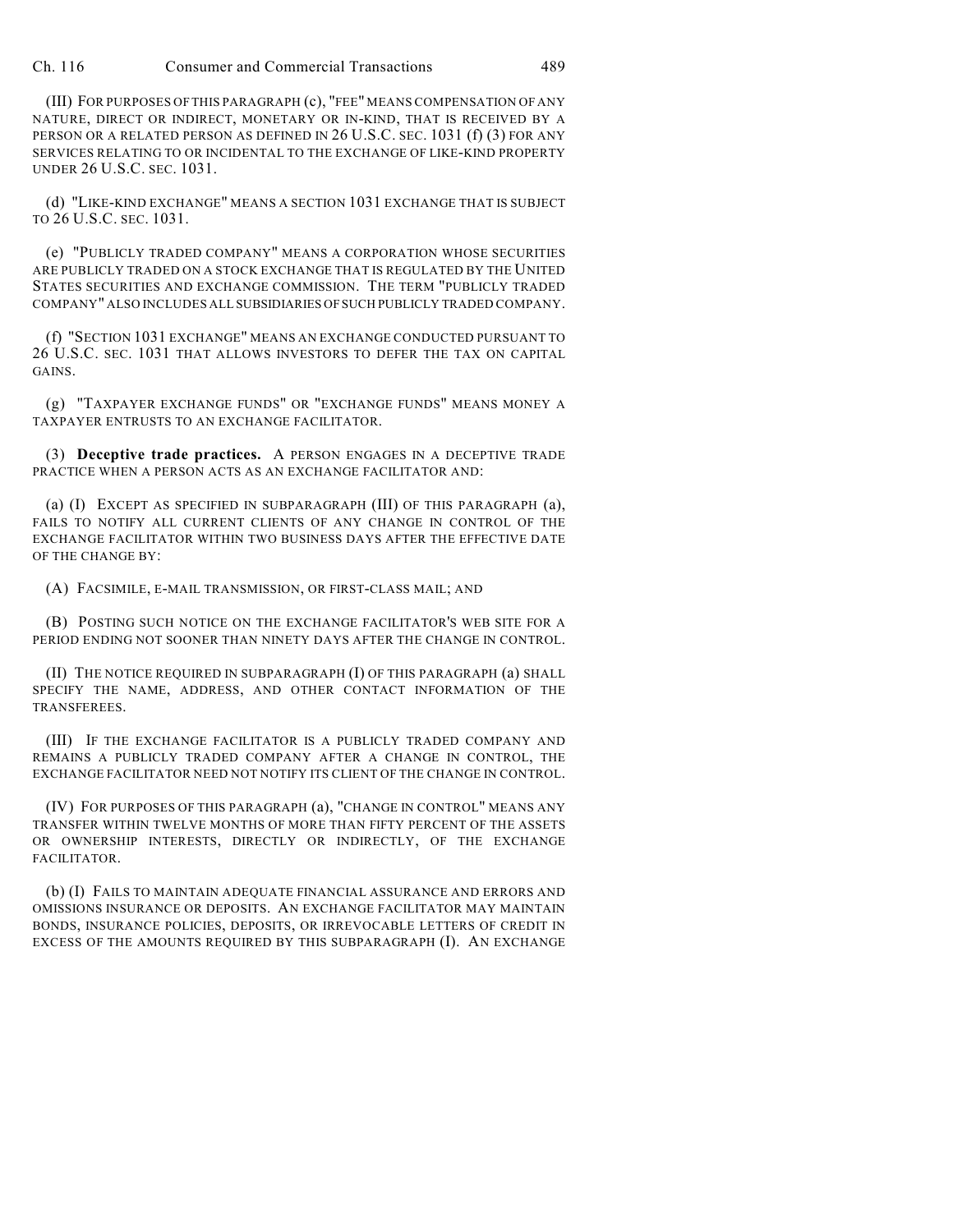FACILITATOR SHALL AT ALL TIMES:

(A) MAINTAIN A FIDELITY BOND OR BONDS EXECUTED BY AN INSURER AUTHORIZED TO DO BUSINESS IN THIS STATE IN THE AMOUNT OF AT LEAST ONE MILLION DOLLARS AND MAINTAIN A POLICY OF ERRORS AND OMISSIONS INSURANCE, IN AN AMOUNT OF AT LEAST TWO HUNDRED FIFTY THOUSAND DOLLARS, EXECUTED BY AN INSURER AUTHORIZED TO DO BUSINESS IN THIS STATE;

(B) DEPOSIT AN AMOUNT OF CASH OR IRREVOCABLE LETTERS OF CREDIT IN AN AMOUNT OF AT LEAST THE SUM OF THE AMOUNTS SPECIFIED IN SUB-SUBPARAGRAPH (A) OF THIS SUBPARAGRAPH (I) IN AN INTEREST-BEARING DEPOSIT ACCOUNT OR IN A MONEY MARKET ACCOUNT WITH A FINANCIAL INSTITUTION OF THE EXCHANGE FACILITATOR'S CHOICE, WITH THE INTEREST EARNED ON SUCH ACCOUNT ACCRUING TO THE EXCHANGE FACILITATOR; OR

(C) DEPOSIT ALL EXCHANGE FUNDS IN A QUALIFIED ESCROW OR QUALIFIED TRUST AS THOSE TERMS ARE DEFINED UNDER  $26$  CFR 1.1031(k)-1 (g) (3) WITH A FINANCIAL INSTITUTION AND PROVIDE THAT ANY WITHDRAWALS FROM SUCH QUALIFIED ESCROW OR QUALIFIED TRUST REQUIRE THE TAXPAYER'S AND THE EXCHANGE FACILITATOR'S WRITTEN AUTHORIZATION.

(II) A PERSON CLAIMING TO HAVE SUSTAINED DAMAGE BY REASON OF THE FAILURE OF AN EXCHANGE FACILITATOR TO COMPLY WITH THIS SECTION MAY FILE A CLAIM TO RECOVER DAMAGES FROM THE BOND OR DEPOSIT DESCRIBED IN THIS PARAGRAPH (b).

(c) FAILS TO ACT AS A CUSTODIAN FOR ALL EXCHANGE FUNDS, INCLUDING MONEY, COLORADO PROPERTY, OTHER CONSIDERATION, OR INSTRUMENTS RECEIVED BY THE EXCHANGE FACILITATOR FROM OR ON BEHALF OF THE TAXPAYER, EXCEPT FUNDS RECEIVED AS THE EXCHANGE FACILITATOR'S COMPENSATION. AS USED IN THIS PARAGRAPH (c), "CUSTODIAN" MEANS A PERSON WHO HAS THE SAME RESPONSIBILITIES AS A FIDUCIARY UNDER COLORADO LAW TO PROTECT AND PRESERVE ASSETS AND SHALL NOT MEAN A PERSON WHO HAS THE SAME RESPONSIBILITIES AS A FIDUCIARY UNDER COLORADO LAW TO INCREASE ASSETS OR TO ACCOMPLISH OTHER FIDUCIARY DUTIES. EXCHANGE FUNDS ARE NOT SUBJECT TO EXECUTION OR ATTACHMENT ON ANY CLAIM AGAINST AN EXCHANGE FACILITATOR. AN EXCHANGE FACILITATOR SHALL NOT KNOWINGLY KEEP OR CAUSE TO BE KEPT ANY MONEY IN A FINANCIAL INSTITUTION UNDER ANY NAME DESIGNATING THE MONEY AS BELONGING TO A TAXPAYER UNLESS THE MONEY EQUITABLY BELONGS TO THE TAXPAYER AND WAS ACTUALLY ENTRUSTED TO THE EXCHANGE FACILITATOR BY THE TAXPAYER. TAXPAYER EXCHANGE FUNDS IN EXCESS OF TWO HUNDRED FIFTY THOUSAND DOLLARS SHALL BE INVESTED OR DEPOSITED IN SUCH MANNER AS TO REQUIRE BOTH THE TAXPAYER'S AND THE EXCHANGE FACILITATOR'S COMMERCIALLY REASONABLE MEANS OF AUTHORIZATION FOR WITHDRAWAL, INCLUDING: THE TAXPAYER'S DELIVERY TO THE EXCHANGE FACILITATOR OF THE TAXPAYER'S AUTHORIZATION TO DISBURSE EXCHANGE FUNDS, AND THE EXCHANGE FACILITATOR'S DELIVERY TO THE DEPOSITORY OF THE EXCHANGE FACILITATOR'S AUTHORIZATION TO DISBURSE EXCHANGE FUNDS; OR DELIVERY TO THE DEPOSITORY OF BOTH THE TAXPAYER'S AND THE EXCHANGE FACILITATOR'S AUTHORIZATIONS TO DISBURSE EXCHANGE FUNDS. AN EXCHANGE FACILITATOR SHALL PROVIDE THE TAXPAYER WITH WRITTEN NOTIFICATION OF THE MANNER IN WHICH THE EXCHANGE FUNDS WILL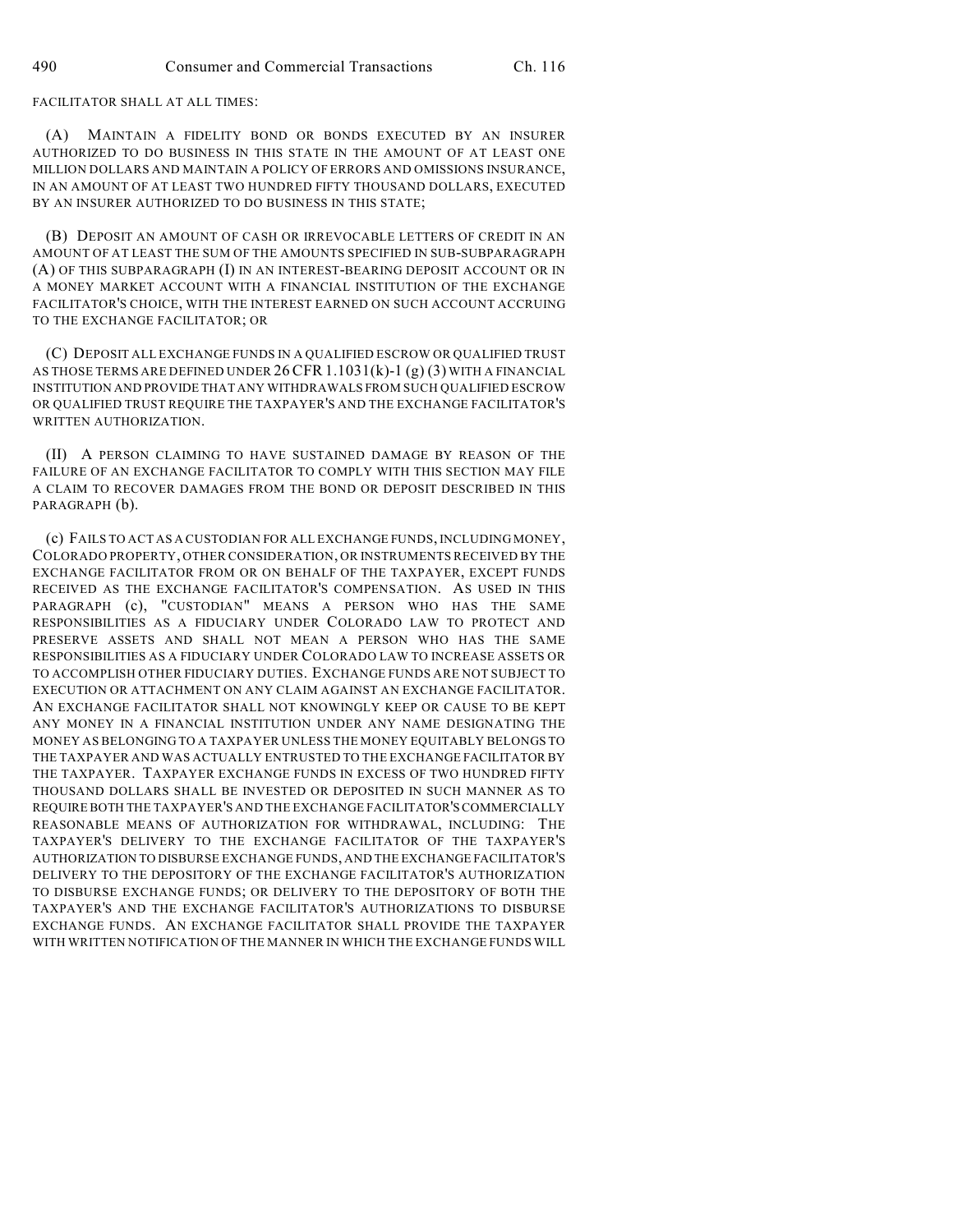BE INVESTED OR DEPOSITED, SHALL INVEST OR DEPOSIT EXCHANGE FUNDS FOR THE BENEFIT OF THE TAXPAYER IN INVESTMENTS THAT MEET A STANDARD OF CARE THAT AN ORDINARILY PRUDENT INVESTOR WOULD USE WHEN DEALING WITH THE PROPERTY OF ANOTHER, AND SHALL SATISFY INVESTMENT GOALS OF LIQUIDITY AND PRESERVATION OF PRINCIPAL. FOR PURPOSES OF THIS PARAGRAPH (c), A PRUDENT INVESTOR STANDARD OF CARE SHALL BE DEEMED TO HAVE BEEN VIOLATED IF:

(I) A TAXPAYER'S EXCHANGE FUNDS ARE COMMINGLED BY THE EXCHANGE FACILITATOR WITH THE OPERATING ACCOUNTS OF THE EXCHANGE FACILITATOR OR WITH THE EXCHANGE FUNDS OF ANOTHER TAXPAYER; EXCEPT THAT AN EXCHANGE FACILITATOR MAY AGGREGATE EXCHANGE FUNDS. FOR PURPOSES OF THIS SUBPARAGRAPH (I):

(A) "AGGREGATE" MEANS TO COMBINE EXCHANGE FUNDS OF MULTIPLE TAXPAYERS FOR INVESTMENT PURPOSES TO ACHIEVE COMMON INVESTMENT GOALS AND EFFICIENCIES. EXCHANGE FUNDS THAT HAVE BEEN AGGREGATED INTO COMMON INVESTMENTS SHALL BE READILY IDENTIFIABLE BY THE FINANCIAL INSTITUTION OR OTHER REGULATED INVESTMENT CUSTODIAN HOLDING THE FUNDS AS TO EACH TAXPAYER FOR WHOM THEY ARE HELD THROUGH AN ACCOUNTING OR SUBACCOUNTING SYSTEM.

(B) "COMMINGLE" MEANS TO MIX TOGETHER EXCHANGE FUNDS OF TAXPAYERS WITH OTHER FUNDS BELONGING TO OR UNDER THE CONTROL OF THE EXCHANGE FACILITATOR IN SUCH A MANNER THAT A TAXPAYER'S EXCHANGE FUNDS CANNOT BE DISTINGUISHED FROM OTHER FUNDS BELONGING TO OR UNDER THE CONTROL OF THE EXCHANGE FACILITATOR.

(II) EXCHANGE FUNDS ARE LOANED OR OTHERWISE TRANSFERRED TO ANY PERSON OR ENTITY AFFILIATED WITH THE EXCHANGE FACILITATOR; EXCEPT THAT THIS SUBPARAGRAPH (II) SHALL NOT APPLY TO A TRANSFER OR LOAN MADE TO A FINANCIAL INSTITUTION THAT IS THE PARENT OF OR AFFILIATED WITH THE EXCHANGE FACILITATOR OR FROM AN EXCHANGE FACILITATOR TO AN EXCHANGE ACCOMMODATION TITLEHOLDER, AS DEFINED IN FEDERAL INTERNAL REVENUE SERVICE REVENUE PROCEDURE 2000-37, AS REQUIRED UNDER THE SECTION 1031 EXCHANGE CONTRACT; OR

(III) EXCHANGE FUNDS ARE INVESTED IN A MANNER THAT DOES NOT PROVIDE SUFFICIENT LIQUIDITY TO MEET THE EXCHANGE FACILITATOR'S CONTRACTUAL OBLIGATIONS TO THE TAXPAYER AND DOES NOT PRESERVE THE PRINCIPAL OF THE EXCHANGE FUNDS. THE DEPOSIT OF FUNDS IN A FINANCIAL INSTITUTION EXEMPTED FROM THIS SECTION PURSUANT TO SUB-SUBPARAGRAPH (B) OF SUBPARAGRAPH (II) OF PARAGRAPH (c) OF SUBSECTION (2) OF THIS SECTION SHALL BE DEEMED TO BE SUFFICIENTLY LIQUID TO MEET THE REQUIREMENTS OF THIS SUBPARAGRAPH (III).

(d) COMMITS ANY OF THE FOLLOWING:

(I) KNOWINGLY MAKES ANY MATERIAL MISREPRESENTATION CONCERNING AN EXCHANGE FACILITATOR'S TRANSACTION THAT IS INTENDED TO MISLEAD ANOTHER;

(II) PURSUES A CONTINUED OR FLAGRANT COURSE OF MISREPRESENTATION OR MAKES FALSE STATEMENTS THROUGH ADVERTISING OR OTHERWISE;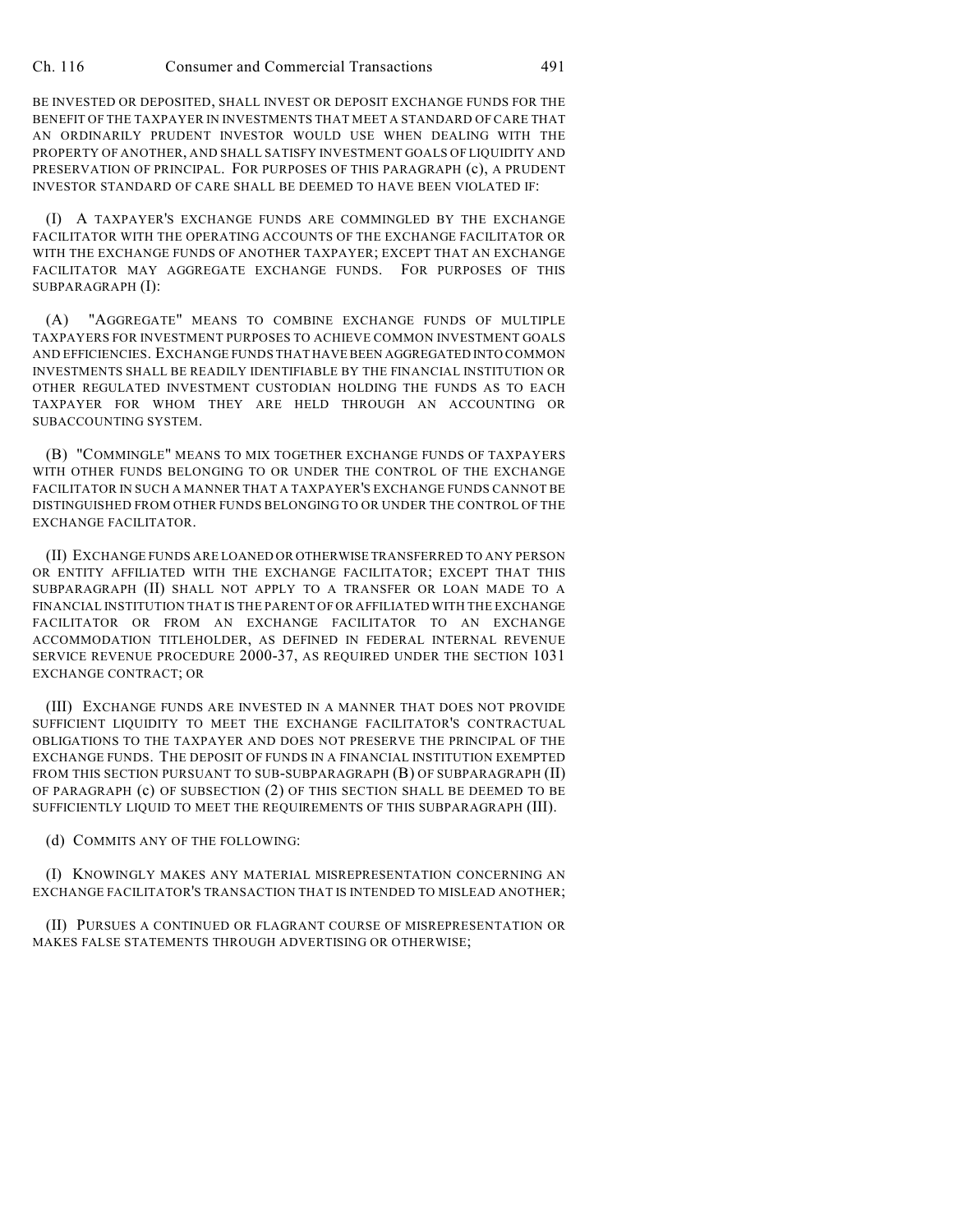(III) FAILS, WITHIN A REASONABLE TIME, TO ACCOUNT FOR ANY MONEY OR PROPERTY BELONGING TO OTHERS THAT MAY BE IN THE POSSESSION OR UNDER THE CONTROL OF THE EXCHANGE FACILITATOR;

(IV) ENGAGES IN ANY CONDUCT CONSTITUTING FRAUDULENT OR DISHONEST DEALING;

(V) IS CONVICTED OF, OR, IN THE CASE OF AN ENTITY, ONE OR MORE OF ITS OWNERS, OFFICERS, DIRECTORS, OR EMPLOYEES WHO HAS ACCESS TO EXCHANGE FUNDS IS CONVICTED OF, ANY CRIME INVOLVING FRAUD, MISREPRESENTATION, DECEIT, EMBEZZLEMENT, MISAPPROPRIATION OF FUNDS, ROBBERY, OR OTHER THEFT OF PROPERTY; EXCEPT THAT COMMISSION OF SUCH CRIME BY AN OFFICER, DIRECTOR, OR EMPLOYEE OF AN EXCHANGE FACILITATOR SHALL NOT BE CONSIDERED A VIOLATION OF THIS SUBPARAGRAPH (V) IF THE EMPLOYMENT OR APPOINTMENT OF THE OFFICER, DIRECTOR, OR EMPLOYEE HAS BEEN TERMINATED AND NO CLIENTS OF THE EXCHANGE FACILITATOR WERE HARMED OR FULL RESTITUTION HAS BEEN MADE TO ALL HARMED CLIENTS;

(VI) WILFULLY FAILS TO FULFILL AN EXCHANGE FACILITATOR'S CONTRACTUAL DUTIES TO THE TAXPAYER TO DELIVER PROPERTY OR FUNDS TO THE TAXPAYER UNLESS SUCH FAILURE IS DUE TO CIRCUMSTANCES BEYOND THE CONTROL OF THE EXCHANGE FACILITATOR;

(VII) MATERIALLY VIOLATES THIS SECTION OR AIDS, ABETS, OR KNOWINGLY PERMITS ANY PERSON TO VIOLATE THIS SECTION;

(VIII) COMMITS AN ACT THAT DOES NOT MEET GENERALLY ACCEPTED STANDARDS OF PRACTICE FOR ORDINARILY PRUDENT INVESTORS OR FAILS TO PERFORM AN ACT NECESSARY TO MEET GENERALLY ACCEPTED STANDARDS OF PRACTICE FOR ORDINARILY PRUDENT INVESTORS;

(IX) FAILS TO KEEP APPROPRIATE BUSINESS AND TRANSACTION RECORDS, FALSIFIES SUCH RECORDS, OR KNOWINGLY AND WILFULLY MAKES INCORRECT ENTRIES OF AN ESSENTIAL NATURE ON SUCH RECORDS; EXCEPT THAT AN EXCHANGE FACILITATOR MAY DISPOSE OF RECORDS AFTER A REASONABLE TIME PURSUANT TO THE EXCHANGE FACILITATOR'S DOCUMENT RETENTION AND DOCUMENT DESTRUCTION POLICY;

(X) IS DISCIPLINED IN ANY WAY BY A NATIONAL CERTIFYING AGENCY OR BY A REGULATORY AGENCY OF ANOTHER JURISDICTION FOR CONDUCT THAT RELATES TO THE PERSON'S EMPLOYMENT AS AN EXCHANGE FACILITATOR; OR

(XI) IS CONVICTED OF OR PLEADS GUILTY OR NOLO CONTENDERE TO A FELONY OR ANY CRIME DEFINED IN TITLE 18, C.R.S., THAT RELATES TO THE PERSON'S EMPLOYMENT AS AN EXCHANGE FACILITATOR. A CERTIFIED COPY OF THE JUDGMENT OF A COURT OF COMPETENT JURISDICTION OF THE CONVICTION OR PLEA SHALL BE PRIMA FACIE EVIDENCE OF THE CONVICTION OR PLEA.

**SECTION 2. Applicability.** This act shall apply to acts occurring on or after the effective date of this act.